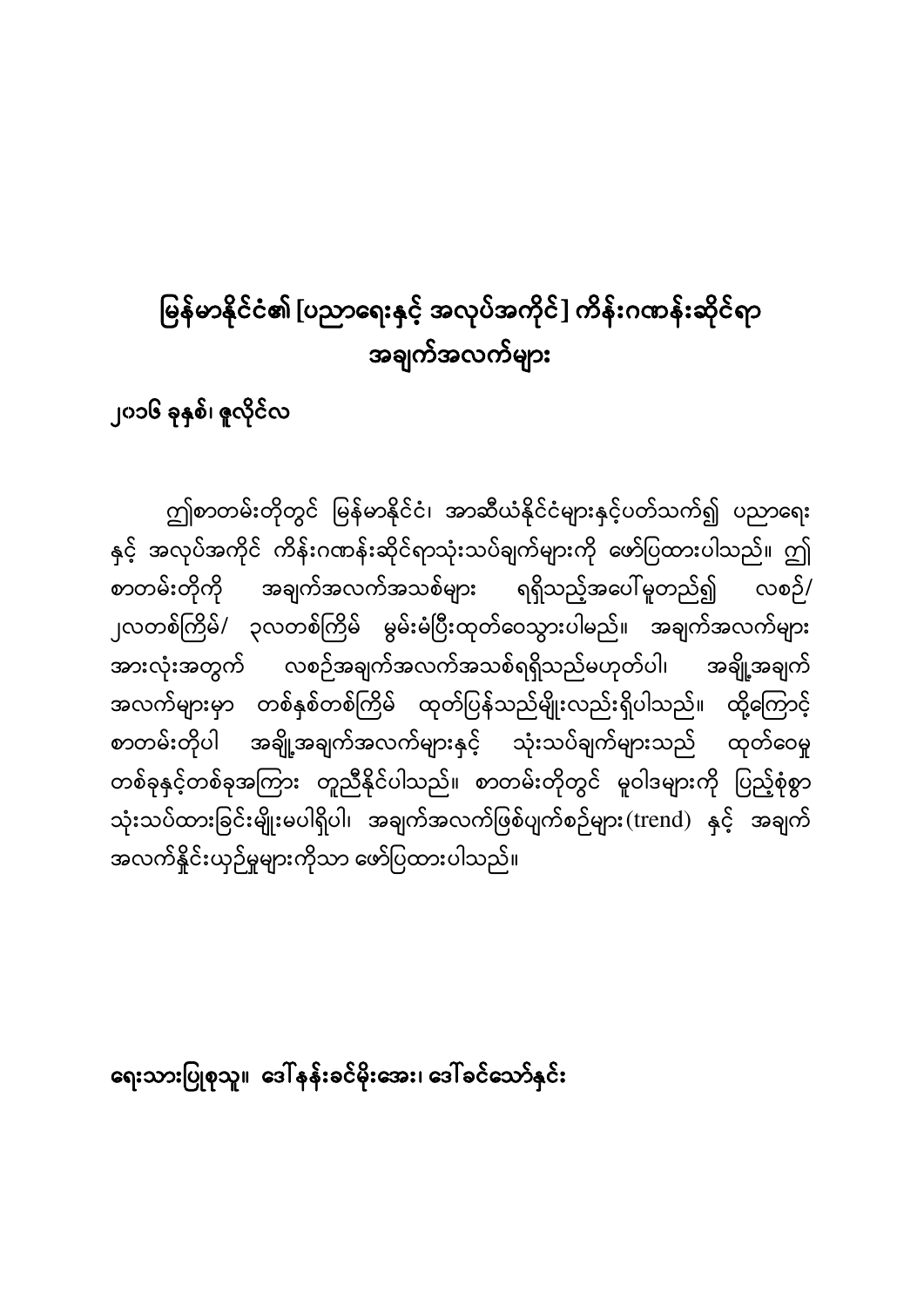#### မြန်မာ့ပညာရေးဆိုင်ရာညွှန်းကိန်းများ ĺ

(၂၃.၆.၂၀၁၆ ရက်နေ့တွင် နောက်ဆုံးရရှိထားသောအချက်အလက်များအရ $\big)^{\circ}$ 

မြန်မာနိုင်ငံ၏ စာတတ်မြောက်မှုနှုန်း ĺ



Source: World bank



Source: World bank

1

<sup>&</sup>lt;sup>o</sup>"<http://databank.worldbank.org/data/home.aspx>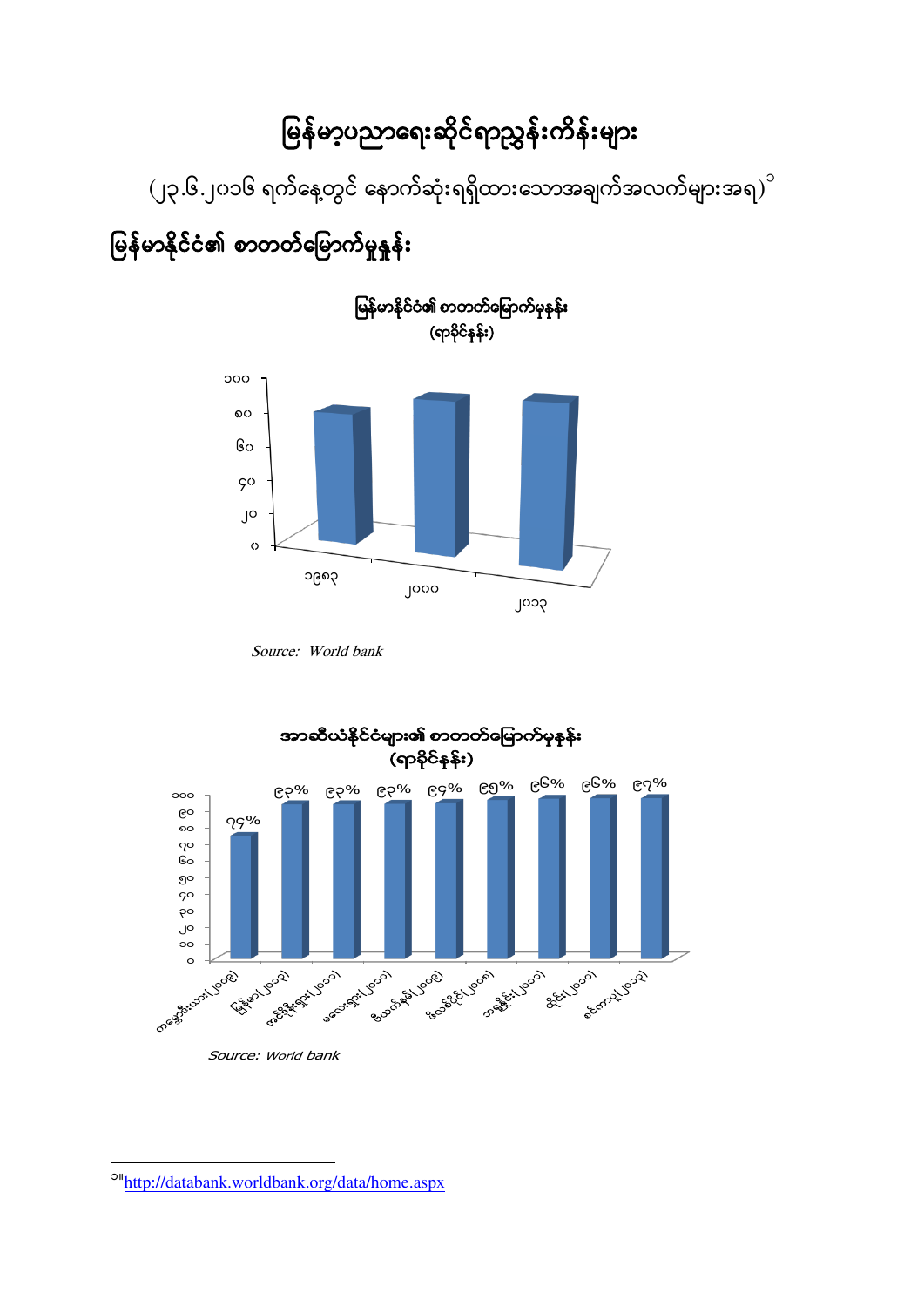မြန်မာနိုင်ငံ၏စာတတ်မြောက်မှုနူန်းသည် ၂၀၁၃ခုနှစ်တွင် (၉၃)ရာခိုင်နူန်းခန့် ရှိပါသည်။ ရရှိထားသောအချက်အလက်မှတ်တမ်းများအရ ၁၉၈၃ခုနှစ်၊ ၂၀၀၀ခုနှစ် နှင့် ၂၀၁၃ခုနှစ်များကို နိူင်းယှဉ်ကြည့်လျှင် စာတတ်မြောက်နူန်းတိုးတက်လာသည်။ ကမ္ဘာ့ဘဏ်မှ ရရှိသည့်အချက်အလက်များအရ စင်ကာပူနိုင်ငံ၏ ၂၀၁၃ခုနှစ် စာတတ်မြောက်နှုန်း (၉၇ရာခိုင်နှုန်းခန့်)သည် မြန်မာနိုင်ငံထက်မြင့်ပြီး ကမ္ဘောဒီးယား နိုင်ငံ၏၂၀၀၉ခုနှစ် စာတတ်မြောက်နူန်း(၇၄ရာခိုင်နူန်းခန့်) သည် မြန်မာနိုင်ငံထက် နိမ့်ပါသည်။

### မြန်မာနိုင်ငံ၏ ကျောင်းသား/ဆရာအချိုး

|                      | 100C | ୲୦୦ର      | ျပၥ၉      | 1000      | ၊၀၁၁      | ျပၥ       | ၊ဝ၁၁      | IOOC      |
|----------------------|------|-----------|-----------|-----------|-----------|-----------|-----------|-----------|
| မူလတန်းအဆင့်ပညာရေး   | ၂၉.၁ | ၂၀.၈      | ၂၈.၄      | ၈.        | $\cdots$  | $\ddotsc$ | $\cdots$  | ى.10      |
| အလယ်တန်းအဆင့်ပညာရေး  | ၃၂.၈ | ၃၄.၅      | 55.5      | C.QÇ      | $\ddotsc$ | $\ddotsc$ | $\ddotsc$ | ၁၁.၈      |
| တက္ကသိုလ်အဆင့်ပညာရေး | ၄၇.၆ | $\ddotsc$ | $\ddotsc$ | $\ddotsc$ | ၊၈.၄      | ၂၅.၃      | $\ddotsc$ | $\ddotsc$ |

#### မြန်မာနိုင်ငံ၏ကျောင်းသား/ဆရာအချိုး

" .." အချက်အလက်မရရှိနိုင်ပါ။

Source: World bank, World development indicators

မြန်မာနိုင်ငံ၏မူလတန်းအဆင့်ပညာရေးတွင် ကျောင်းသား/ဆရာအချိုးမှာ ၂၀၁၄ခုနှစ်တွင် ကျောင်းသား(၂၈)ယောက်လျှင် ဆရာတစ်ဦးနူန်းအချိုးဖြစ်၍ ယခင်နှစ်များနှင့်နိူင်းယှဉ်လျှင် ကျောင်းသား/ဆရာအချိုး လျော့နည်းလာပါသည်။ ၂၀၁၄ခုနှစ်တွင် မြန်မာနိုင်ငံ၏မူလတန်းပြဆရာ/ဆရာမဦးရေမှာ (၁၈၈၀၀၀)နီးပါး ရှိပါသည်။ အလယ်တန်းအဆင့်ပညာရေးတွင် ကျောင်းသား/ဆရာအချိုးမှာ ၂၀၁၄ခုနှစ်တွင် (၃၁.၈) ဖြစ်၍ ၂၀၀၇ခုနှစ်မှစ၍ ၂၀၁၃ ခုနှစ်အထိနှစ်များနှင့် နိူင်းယှဉ်လျှင် ကျောင်းသား/ ဆရာအချိုးလျော့နည်းလာပါသည်။ တက္ကသိုလ်အဆင့် ပညာရေးတွင်လည်း ၂၀၁၂ခုနှစ်တွင် ကျောင်းသား(၂၅)ဦးတွင် ဆရာတစ်ဦးနှုန်း အချိုးဖြစ်၍ ၂၀၀၇ခုနှစ်တွင် ကျောင်းသား(၄၈)ဦးတွင် ဆရာတစ်ဦးအချိုးရှိသဖြင့် ၂၀၁၂ခုနှစ် မတိုင်မီနှစ်များတွင် ကျောင်းသား/ဆရာအချိုးကွာဟချက်မြင့်မား ခဲ့သော်လည်း ၂၀၁၂ခုနှစ် တွင် ကျောင်းသား/ဆရာအချိုးကွာဟချက် လျော့နည်း လာပါသည်။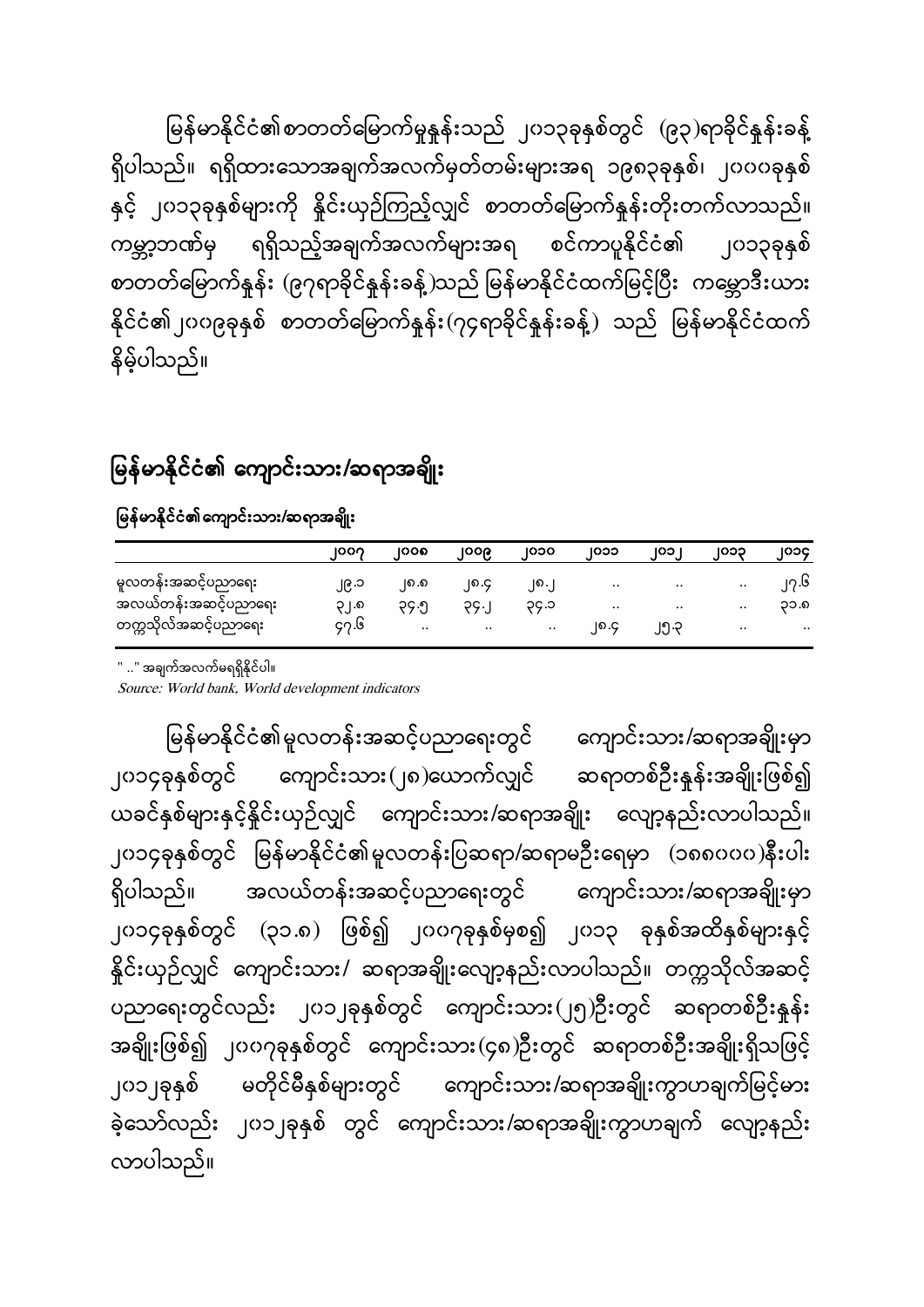မြန်မာနိုင်ငံ၏ မူလတန်းပြ၊ အလယ်တန်းပြနှင့် တက္ကသိုလ်ဆရာမရာခိုင်နှုန်းအား အာဆီယံနိုင်ငံများရှိဆရာမရာခိုင်နှုန်းများနှင့် နိူင်းယှဉ်ပြခြင်း





*Source:* World *bank, World development indicator*

အလယ်တန်းအဆင့်

Source: World bank, World development indic





အာဆီယံနိုင်ငံများ၏ နောက်ဆုံးရအချက်အလက်များနှင့် နိူင်းယှဉ်လျှင် မြန်မာနိုင်ငံ၏ဆရာမရာခိုင်နှုန်းမှာ မူလတန်းအဆင့်တွင် ဒုတိယအများဆုံးနှင့် ĺ အလယ်တန်းအဆင့်နှင့် တက္ကသိုလ်အဆင့်များတွင် အများဆုံးဖြစ်ပါသည်။ မြန်မာနိုင်ငံ၏ဆရာမရာခိုင်နှုန်းမှာ ပညာရေးအဆင့်တိုင်းတွင် (၈၀)ရာခိုင်နှုန်းကျော် ဖြစ်သည်။ ဆရာရာခိုင်နှုန်းမှာ (၂၀)ရာခိုင်နှုန်းခန့်သာရှိပါသည်။ မူလတန်းအဆင့်နှင့် အလယ်တန်းအဆင့်တွင် အာဆီယံနိုင်ငံအားလုံး၌ ဆရာမရာခိုင်နှုန်းမှာ (၅၀) ရာခိုင်နှန်းနှင့်အထက်ရှိပါသည်။ တက္ကသိုလ်အဆင့်တွင် အာဆီယံနိုင်ငံအများစု၌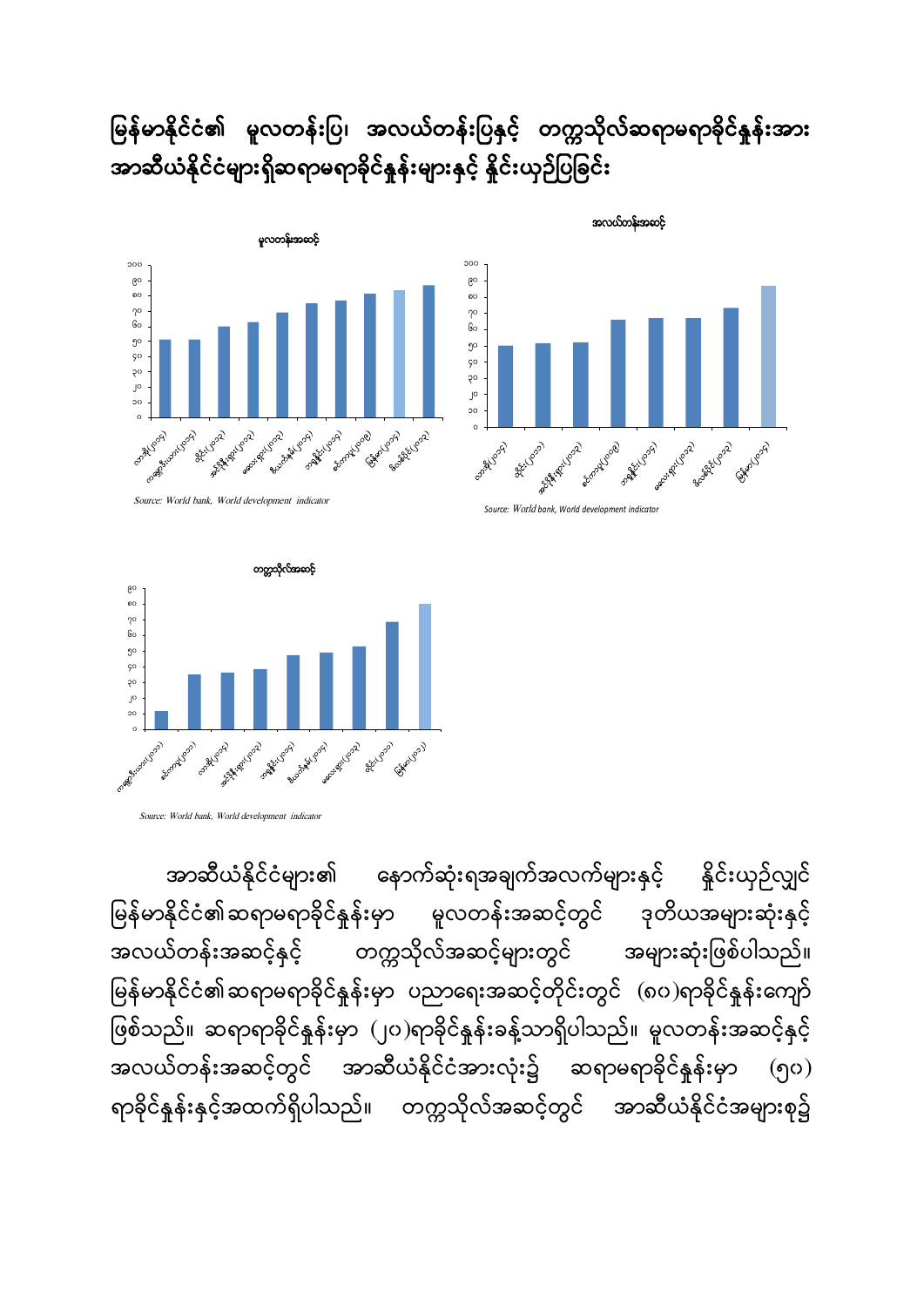မြန်မာနိုင်ငံ၏ ၂၀၁၄-၂၀၁၅ ဘဏ္ဍာရေးနှစ်ပညာရေးအသုံးစရိတ်သည် GDP၏ (၁.၈) ရာခိုင်နှုန်းဖြစ်ပြီး အခြားသောအာဆီယံနိုင်ငံများ၏ နောက်ဆုံးရအချက်အလက် များနှင့် နိူင်းယှဉ်ကြည့်ရာတွင် မြန်မာနိုင်ငံ၏ပညာရေးအသုံးစရိတ်မှာ GDP ၏ရာခိုင်နှုန်းအနည်းဆုံးဖြစ်ပါသည်။ အာဆီယံနိုင်ငံများတွင် ဗီယက်နမ်နှင့် မလေးရှားနိုင်ငံတို့၏ပညာရေးအသုံးစရိတ်သည်  $\operatorname{GDP}$  ရာခိုင်နှုန်းအရ အမြင့်ဆုံး ဖြစ်ပြီး GDP၏ (၆.၃) ရာခိုင်နှုန်းဖြစ်ပါသည်။



အာဆီယံနိုင်ငံများ၏ ပညာရေးအသုံးစရိတ်များ

ဆရာမရာခိုင်နှုန်းလျော့နည်းသွားပါသည်။ သို့သော် မြန်မာနိုင်ငံ၏ဆရာမရာခိုင်နှုန်း မှာ (၈၀.၁)ရာခိုင်နှုန်းဖြစ်ပါသည်။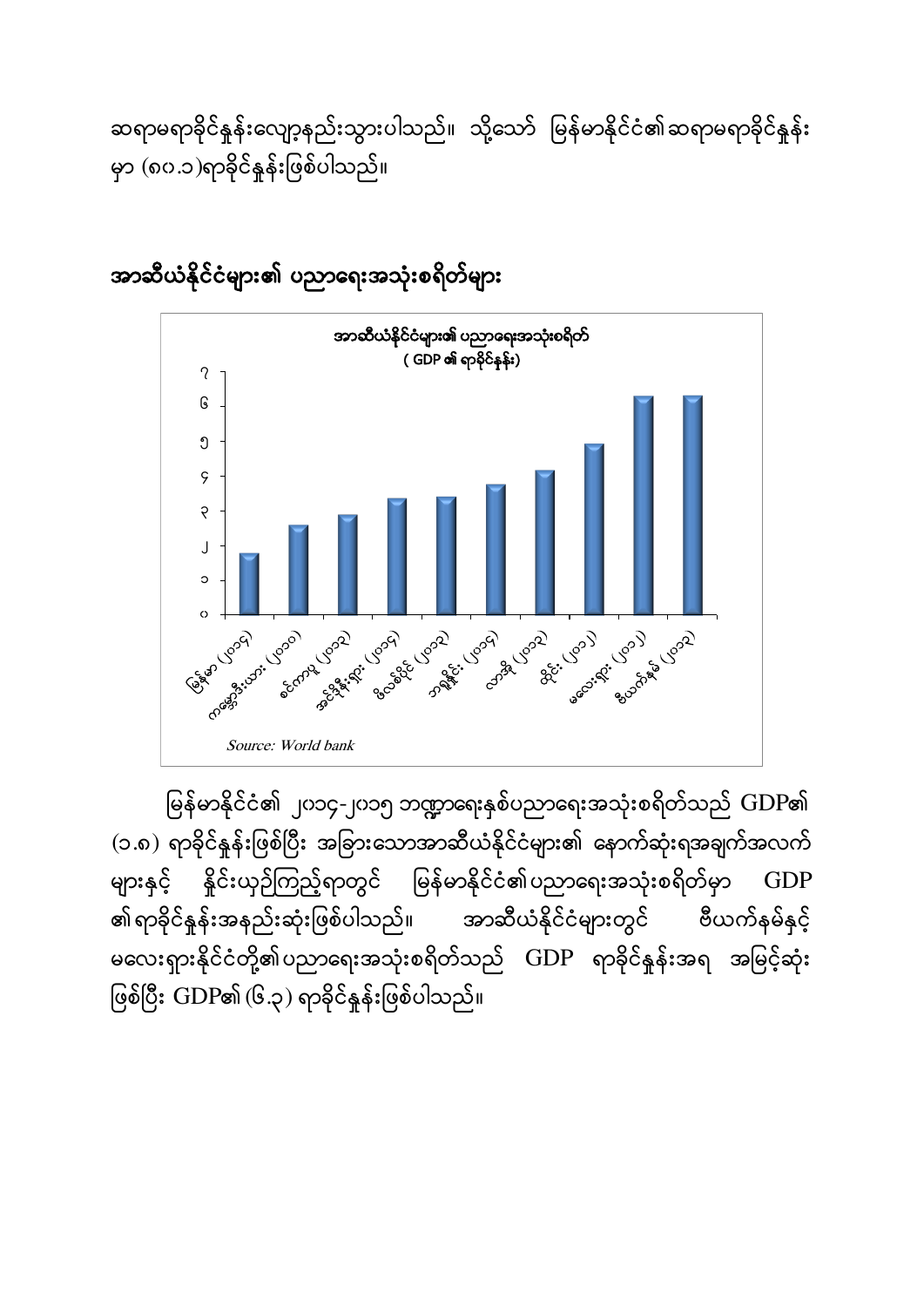#### မြန်မာ့အလုပ်အကိုင်ညွှန်းကိန်းများ I

 $\mathcal{L}(\mathcal{G})$ ုပါတွင် ရက်နေ့တွင် နောက်ဆုံးရရှိထားသောအချက်အလက်များအရ $\mathcal{G}^{\mathcal{G}}$ 

လုပ်သားအင်အားပါဝင်မှုနှုန်း(စုစုပေါင်း)(၂၀၁၄)



Source : Worldbank

၂၀၁၄ခုနှစ်၌ မြန်မာနိုင်ငံသည် အသက်၁၅နှစ်မှ ၆၄နှစ် စုစုပေါင်းလူဦးရေ၏ လုပ်သားအင်အားပါဝင်မှုနှုန်း ၈၂ ရာခိုင်နှုန်းရှိပြီး အာဆီယံနိုင်ငံများတွင် တတိယ အများဆုံးဖြစ်ပါသည်။ မြန်မာနိုင်ငံ၏အထက်တွင် ကမ္ဘောဒီးယားနိုင်ငံနှင့် ဗီယက်နမ် နိုင်ငံတို့သာရှိပါသည်။ အာဆီယံနိုင်ငံများတွင် လုပ်သားအင်အားပါဝင်မှုနူန်းကို နိူင်းယှဉ်ကြည့်မည်ဆိုလျှင် ကမ္ဘောဒီးယားနိုင်ငံသည် အများဆုံးဖြစ်ပြီး မလေးရှား နိုင်ငံသည် အနည်းဆုံးဖြစ်ပါသည်။ ကမ္ဘာ့ဘဏ်မှရရှိထားသော မှတ်တမ်းများအရ ၁၉၉၀မှစ၍မြန်မာနိုင်ငံ၏ လုပ်သားအင်အားပါဝင်မှုနူန်းမှာ တဖြည်းဖြည်း

1

၂ <http://databank.worldbank.org/data/home.aspx>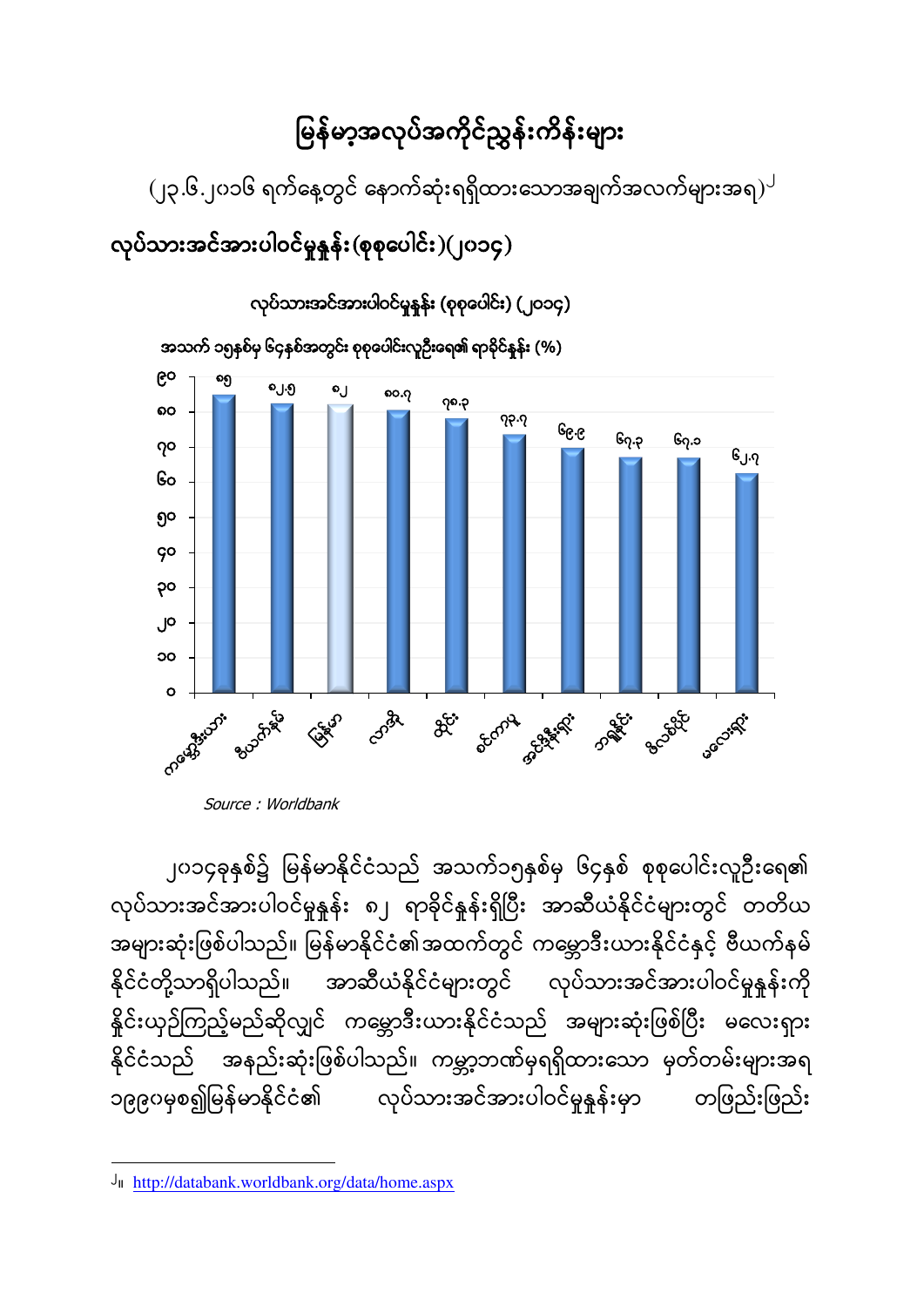မြင့်တက်လာပါသည်။ ၂၀၁၂ခုနှစ်မှ ၂၀၁၄ခုနှစ်အတွင်း လုပ်သားအင်အားပါဝင်မှုနူန်း သည် ၈၂ ရာခိုင်နူန်းဖြစ်ပြီး ၎င်းရာခိုင်နူန်းသည် မြန်မာနိုင်ငံအတွက် အမြင့်ဆုံး ရာခိုင်နှန်းဖြစ်ကြောင်းတွေ့ရှိရပါသည်။

#### ပြည်ပသို့တရားဝင်သွားရောက်အလုပ်လုပ်ကိုင်သူအရေအတွက်<sup>ဂို</sup> ĺ

|         | ပြည်ပသို့သွားရောက်အလုပ်<br>လုပ်ကိုင်သူ စုစုပေါင်း | ထိုင်း | မလေးရှား    | ကိုရီးယား | စင်ကာပူ | ကာတာ                     | <u> ೧೧೮೩೦</u> | ကူဝိတ်                   | ဂျပနဲ           | ယောင်ကောင် |
|---------|---------------------------------------------------|--------|-------------|-----------|---------|--------------------------|---------------|--------------------------|-----------------|------------|
| ၁၀-၂၀၁၂ | ၆၆၅၉                                              | ၄၂၇၆   | <b>JR97</b> | ၁၅        | ၁၁      |                          |               |                          |                 |            |
| ၁၀-၂၀၁၃ | ၈၀၉၅                                              | JJJJ   | ၅၆၃၆        | ၂၁၂       | ၂၀      | ၅                        |               |                          |                 |            |
| ၁၀-၂၀၁၄ | ၅၈၉၉                                              | ၁၅၂၇   | ၃၉၈၀        | ၂၁၈       | QÇ      |                          |               |                          | ၁၃၆             | 0          |
| ၀၇-၂၀၁၅ | ၁၀၂၉၉                                             | ၆၃၀၆   | 5066        | ဖြေ၉      | ၁၃      | ٠                        |               |                          | ၁၁၇             |            |
| ၀၈-၂၀၁၅ | <b>SSC</b>                                        | 97CJ   | ၂၁၇၈        | ၂၀၆       | 0       | $\overline{\phantom{a}}$ | ၁၁            | $\overline{\phantom{a}}$ | ၁၀၅             |            |
| ၀၉-၂၀၁၅ | C <sub>0</sub>                                    | 9097   | gooj        | දු        | ၂၆      | $\overline{\phantom{a}}$ | ၁၉            | $\overline{\phantom{a}}$ | $\sim$<br>فار 3 |            |
| ၁၀-၂၀၁၅ | <b>6773</b>                                       | 9969   | ၄၁၅၇        | ၁၇၆       | ç၆      |                          | G             |                          | ၁၉၃             | ٠          |

### ကြာပည့်တရားဝင်ဘားရောက်အလုပ်တွင်ကိုင်သူ အရေအတွက်

Source : mmsis.gov.mm

1

ယေားတွင်တွေ့ရှိရသည့်အတိုင်း၂၀၁၅ခုနှစ်၊ အောက်တိုဘာလတွင် မြန်မာနိုင်ငံ မှ ပြည်ပသို့တရားဝင်သွားရောက်အလုပ်လုပ်ကိုင်သူ (၉,၇၇၃) ဦး ရှိသည့်အနက် ထိုင်းနိုင်ငံသို့သွားရောက်သူ (၅,၁၉၄) ဦးနှင့် မလေးရှားနိုင်ငံသို့ သွားရောက်အလုပ် လုပ်ကိုင်သူဦးရေ (၄,၁၅၇) ဦးရှိခဲ့ပါသည်။ မြန်မာနိုင်ငံမှ ပြည်ပသို့တရားဝင် သွားရောက်အလုပ်လုပ်ကိုင်သူဦးရေသည် လွန်ခဲ့သော နှစ်အနည်းငယ်မှစ၍ တဖြည်းဖြည်းများပြားလာရာ ၂၀၁၅ခုနှစ်၊ ဇူလိုင်လတွင် ပြည်ပသို့တရားဝင် သွားရောက်အလုပ်လုပ်ကိုင်သူဦးရေ တစ်သောင်းကျော်ထိရှိခဲ့ပြီး အများဆုံး ဖြစ်ခဲ့ပါသည်။ ၂၀၁၅ခုနှစ်၊ သြဂုတ်လတွင် ပြည်ပသို့တရားဝင်သွားရောက်အလုပ် လုပ်ကိုင်သူ (၇,၃၀၂)ဦးနှင့် စက်တင်ဘာလတွင် (၉,၅၇၇)ဦး ရှိခဲ့ပြီး အောက်တိုဘာလ

 [http://mmsis.gov.mm/sub\\_menu/statistics/statDbList.jsp?vw\\_cd=MT\\_ZTITLE&self\\_id=195\\_006](http://mmsis.gov.mm/sub_menu/statistics/statDbList.jsp?vw_cd=MT_ZTITLE&self_id=195_006)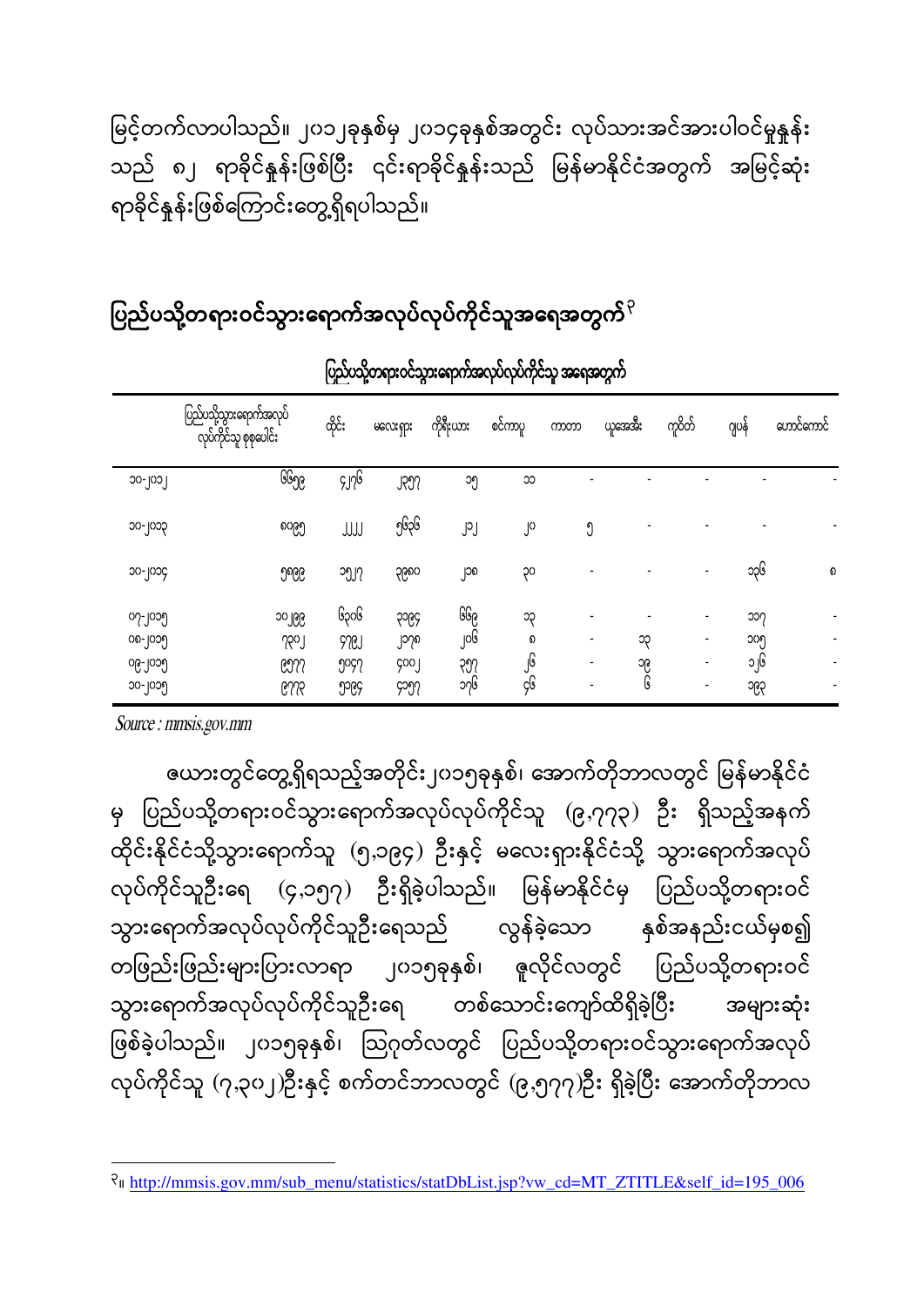ကမ္ဘာ့ဘဏ်မှရရှိထားသောမှတ်တမ်းများအရ ၂၀၁၂ခုနှစ်မှ ၂၀၁၄ခုနှစ်အတွင်း မြန်မာနိုင်ငံ၌ စုစုပေါင်းအလုပ်လက်မဲ့နှုန်း ၃.၃ရာခိုင်နှုန်းထိ ကျဆင်းခဲ့ပြီး ၎င်းရာခိုင်နှုန်းသည် မြန်မာနိုင်ငံအတွက် အနည်းဆုံးရာခိုင်နှုန်းဖြစ်ကြောင်း တွေ့ရှိရပါသည်။ ၁၉၉၁ခုနှစ်မှစ၍ နိူင်းယှဉ်ကြည့်မည်ဆိုလျှင် ၁၉၉၈ခုနှစ်တွင် စုစုပေါင်းအလုပ်လက်မဲ့နူန်းသည် ၄ရာခိုင်နူန်းထိမြှင့်တက်ခဲ့ပါသည်။ လုပ်သား

အလုပ်လက်မဲ့ဖြစ်ခြင်းဆိုသည်မှာ အလုပ်လုပ်နိုင်သောအခြေအနေရှိပြီး လွန်ခဲ့ သော ရက်သတ္တပတ် (၄)ပတ်အတွင်း အလုပ်ရှာဖွေခဲ့ပြီး အလုပ်ရရှိပါက ရက်သတ္တပတ် (၂)ပတ်အတွင်း စတင်အလုပ်လုပ်ကိုင်နိုင်သူများ အလုပ်မရှိခြင်းကို ခေါ်ဆိုပါသည်။



မြန်မာနိုင်ငံ၏အလုပ်လက်မဲ့နှုန်း ĺ

တွင် ပြည်ပသို့တရားဝင် သွားရောက်အလုပ်လုပ်ကိုင်သူ ပိုမိုများပြားလာကြောင်း တွေ့ရှိရပါသည်။